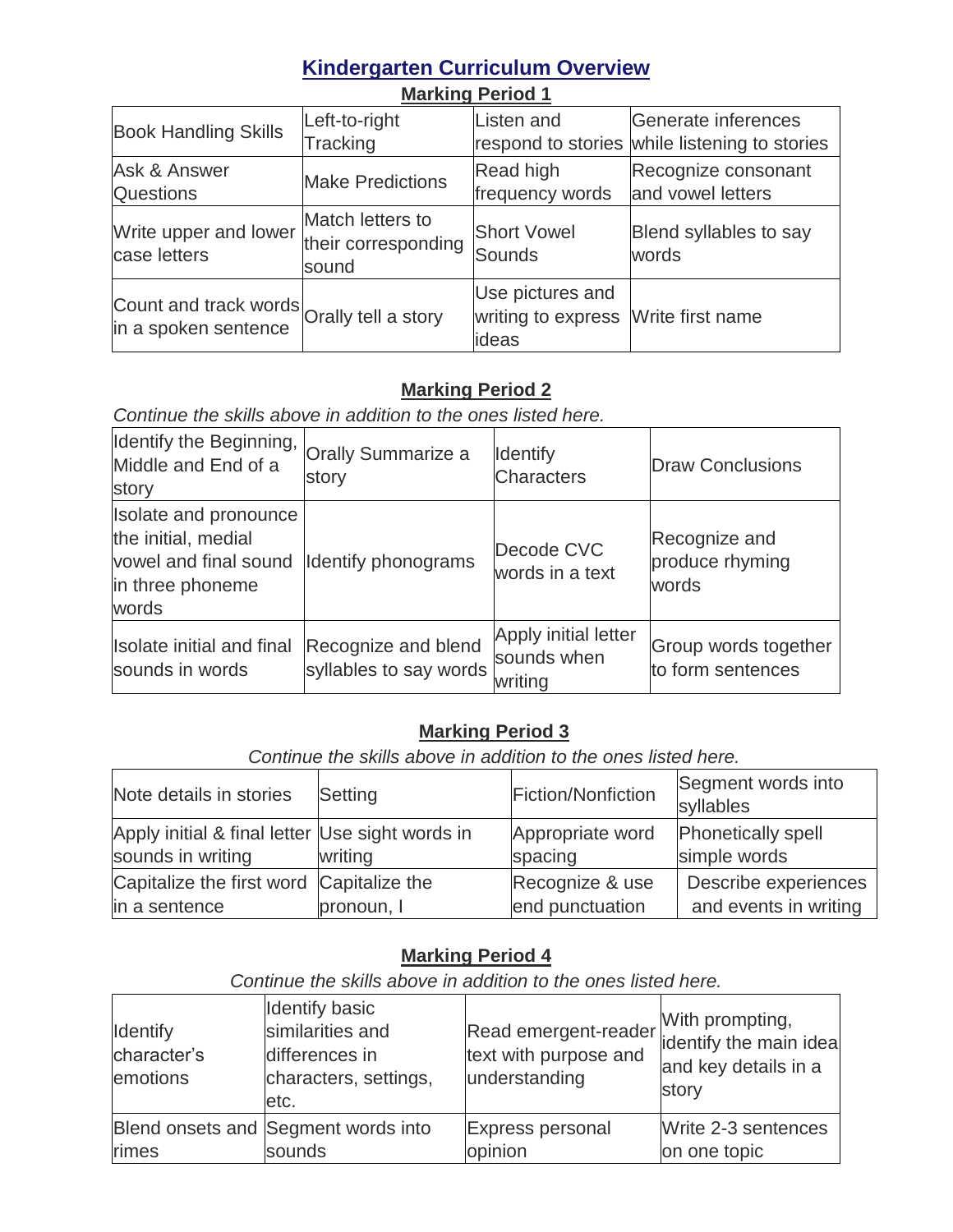# **First Grade Curriculum Overview Marking Period 1**

| <b>Key Details</b>                        | Labels                                                                  | <b>Rhymes</b>                                 | Short A, E, I, O,<br>and U                      |
|-------------------------------------------|-------------------------------------------------------------------------|-----------------------------------------------|-------------------------------------------------|
| <b>Ask and Answer</b><br><b>Questions</b> | Sentence Punctuation<br>(periods, question<br>and exclamation<br>marks) | -s (inflectional ending<br>and plural nouns)  | Phoneme<br>Blending, Deletion<br>& Segmentation |
| <b>Diagrams</b>                           | Blends: R & S                                                           | Sentence<br>Capitalization                    | <b>Beginning Blends</b>                         |
| <b>Consonant Sounds</b>                   | <b>Book Handling</b>                                                    | <b>Track Print and</b><br><b>Return Sweep</b> | Visualization                                   |
| Phrasing and<br>Intonation                | <b>High Frequency</b><br><b>Words</b>                                   | <b>Alphabetical Order</b><br>(first letter)   | <b>Writing Sentences</b>                        |

### **Marking Period 2**

*Continue the skills above in addition to the ones listed here.*

| Character, Setting and Short E: spelled e and Nouns<br>Events | ea                                       |                                      | Commas in a series                                                     |
|---------------------------------------------------------------|------------------------------------------|--------------------------------------|------------------------------------------------------------------------|
| Contractions                                                  | Captions                                 | <b>Quotations</b>                    | <b>Make and Confirm</b><br>Predictions                                 |
| Nouns: Plural,<br>Possessive<br>(w/apostrophe, Proper         | -ed, -ing, -es<br>(inflectional endings) | Main Idea with<br><b>Key Details</b> | Lists                                                                  |
| <b>Ending Consonant</b><br><b>Blends</b>                      | <b>Map Skills</b>                        | (nd, nk, nt, st,<br>sk,mp)           | Consonant Blends Consonant Digraphs<br>(th, sh, ng, ch, tch, wh,<br>ph |
| Long $A, I,$                                                  | Contractions with not                    | Verbs: Present,<br>Past & Future     | <b>Cause and Effect</b>                                                |
| Soft C and G                                                  |                                          |                                      |                                                                        |

## **Marking Period 3**

 $\bullet$ 

| Continue the skills above in addition to the ones listed here. |                                         |                          |                                       |  |
|----------------------------------------------------------------|-----------------------------------------|--------------------------|---------------------------------------|--|
| Long O, U and E                                                | Commas in Dates Compare and<br>Contrast |                          | State an Opinion                      |  |
| Sequence Words                                                 | Theme                                   | Long A: a, ai, ay        | Long E: e, ee, ea, ie, y, ey          |  |
| <b>Context Clues</b>                                           | Point of View                           | Long O: o, oa,<br>ow, oe | Long I: i, y, igh, ie                 |  |
| Change y to I<br>(inflectional ending) Root Words              |                                         |                          | Compound Words Adverbs that tell when |  |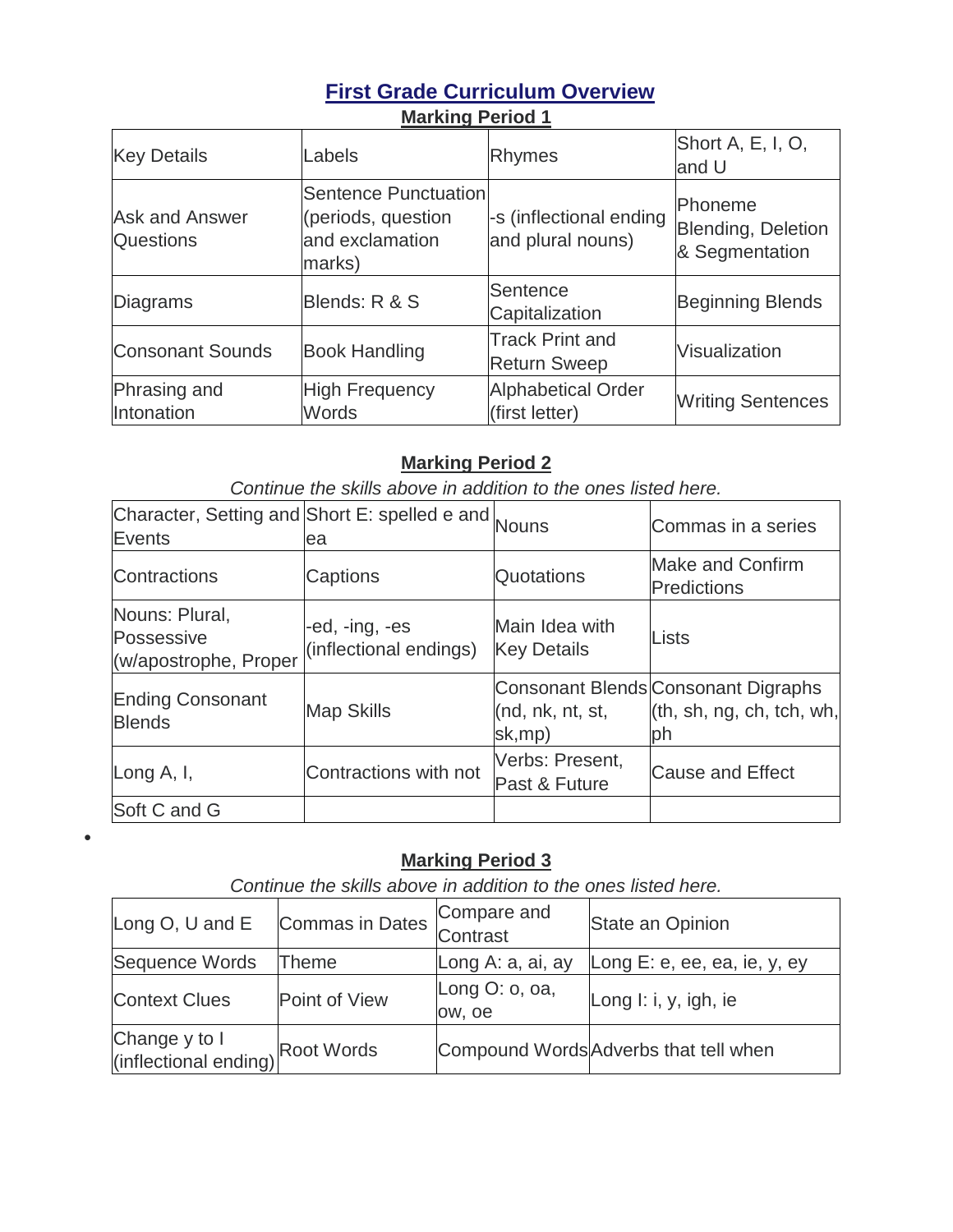### **Marking Period 4**

| Shades of<br>Meaning/Word<br>Intensity | <b>Multiple Word</b><br><b>Meanings</b> | <b>Adjectives</b>                                                                       | <b>R-Controlled Vowels:</b><br>ar, er, ir, ur, or, ore,<br>oar. |
|----------------------------------------|-----------------------------------------|-----------------------------------------------------------------------------------------|-----------------------------------------------------------------|
| Problem and<br>Solution                | Suffixes: -ful, -less                   | <b>Prefixes</b>                                                                         | -er and -est<br>(comparative<br>inflectional endings)           |
| Abbreviations/<br><b>Name Titles</b>   | Synonyms/Antonyms                       | Pronouns/Possessive<br>Pronouns                                                         | Dipthongs: ou, ow,<br>oy, oi,                                   |
| <b>Similes</b>                         | <b>Three Letter Blends</b>              | <b>Variant Vowel</b><br>Digraphs: oo, u, u_e,<br>ew, ue, ui, ou, a, aw,<br>au, augh, al | Silent Letters: wr, kn,<br>gn                                   |

*Continue the skills above in addition to the ones listed here.*

# **Second Grade Curriculum Overview**

| <b>Marking Period 1</b>                      |                                                                             |                                                                |                                  |  |
|----------------------------------------------|-----------------------------------------------------------------------------|----------------------------------------------------------------|----------------------------------|--|
| Point of View                                | <b>Understand Story</b><br><b>Elements</b>                                  | Main Idea and Key<br><b>Details</b>                            | Narrative Writing                |  |
| Author's Purpose                             | <b>Text Features</b>                                                        | Sounds can be<br>manipulated to make Word Choice<br>new words. |                                  |  |
| Some words do not<br>follow a pattern.       | Root words, prefixes<br>and suffixes                                        | Ask and answer<br>questions about a<br>text.                   | Write a topic<br>sentence.       |  |
| Engage in<br>collaborative<br>conversations. | <b>Writing Conventions</b><br>(capital letters, end<br>punctuation, commas) | Identify and correctly<br>use parts of speech.                 | Write a concluding<br>statement. |  |
| Editing is part of the<br>writing process.   |                                                                             |                                                                |                                  |  |

## **Marking Period 2**

*Continue the skills above in addition to the ones listed here.*

| Main Idea of a<br>paragraph. | Explain how key<br>details support the<br>main idea. | Writing an<br><b>Address with</b><br><b>commas</b> | <b>Story Themes</b> |
|------------------------------|------------------------------------------------------|----------------------------------------------------|---------------------|
| <b>Vowel Patterns</b>        | Figurative Language                                  | Linking Verbs                                      | Possessives         |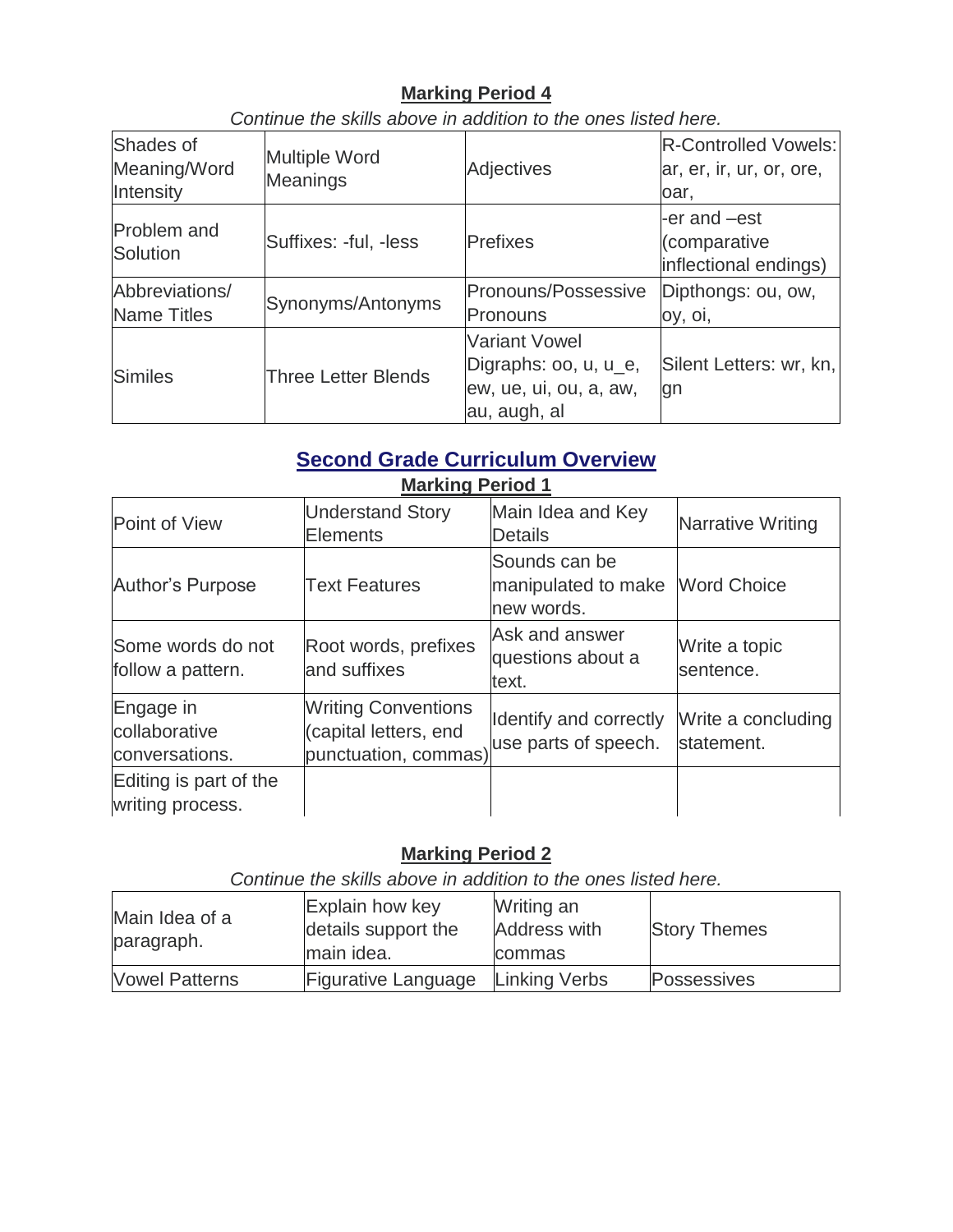## **Marking Period 3 & 4**

Story Lessons and **Morals** Dialogue and appropriate use of and state an quotation marks. Introduce a topic opinion. Similarities and differences between texts. Sequential Order Verb and pronoun agreement Comparative and superlative adjectives and adverbs.

*Continue the skills above in addition to the ones listed here.*

#### **Third Grade Curriculum Overview Marking Period 1**

| Character, Setting and<br>Plot    | <b>Story Sequence</b>                                          | Synonyms &<br>Antonyms              | Inflectional Endings                                          |  |
|-----------------------------------|----------------------------------------------------------------|-------------------------------------|---------------------------------------------------------------|--|
| <b>Compound Words</b>             | <b>Text Features:</b><br>Headings, maps,<br>diagrams, sidebars | Commands and<br><b>Exclamations</b> | Sentences:<br>Compound and<br>fragment                        |  |
| <b>Cause &amp; Effect</b>         | Predicates                                                     | Figurative<br>Language              | <b>Compound Words</b>                                         |  |
| Multiple meaning<br>words         | Main Idea and Key<br><b>Details</b>                            | Write a personal<br>narrative piece | Write a narrative,<br>opinion and<br>informative<br>paragraph |  |
| Identify the theme of<br>the text | <b>Make and Confirm</b><br><b>Predictions</b>                  | Linking words                       | Nouns: Proper, Plural                                         |  |

### **Marking Period 2**

*Continue the skills above in addition to the ones listed here.*

| Author's Point of View Prefixes and Suffixes Summarize text |                               |                                      | Use commas to<br>combine sentences |
|-------------------------------------------------------------|-------------------------------|--------------------------------------|------------------------------------|
| Singular and plural<br>possessives                          | Write an informative<br>piece | Opening and<br>closing<br>statements | <b>Problem and Solution</b>        |
| Verbs: Present, past,<br>& future                           | <b>Quotation Marks</b>        | Contractions                         | Subject-verb<br>agreement          |

## **Marking Period 3 & 4**

*Continue the skills above in addition to the ones listed here.*

| Write an opinion piece dates, addresses and Root Words | Punctuation in letters,<br>locations |                            | Linking & Irregular<br>Verbs          |
|--------------------------------------------------------|--------------------------------------|----------------------------|---------------------------------------|
| Compare and Contrast understand unknown                | Use context clues to<br>words        | Homophones &<br>Homographs | <b>Subject and Object</b><br>Pronouns |
| Adjectives                                             | <b>Adverbs</b>                       |                            |                                       |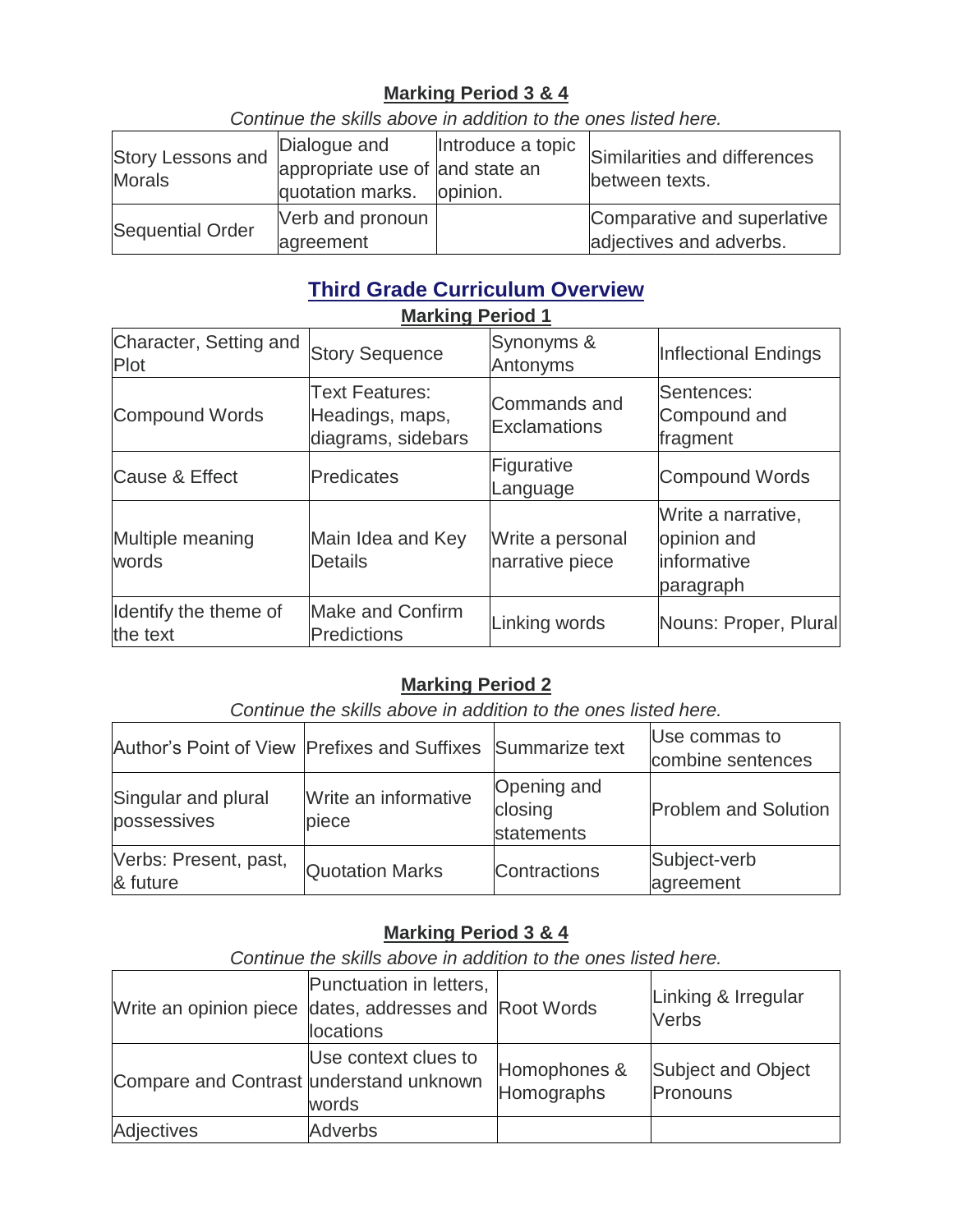# **Fourth Grade Curriculum Overview**

| <b>Marking Period 1</b>                        |                                                                                       |                                             |                                               |  |
|------------------------------------------------|---------------------------------------------------------------------------------------|---------------------------------------------|-----------------------------------------------|--|
| <b>Cite Evidence</b>                           | Determine the theme<br>of a text                                                      | Main Idea & Key<br>Details                  | Summarize                                     |  |
| Interpret Text Features                        | <b>Understand various</b><br>genres                                                   | Engage in<br>collaborative<br>conversations | Write a personal<br>narrative piece           |  |
| Write an opinion and<br>informative paragraph. | Figurative language                                                                   | Choose words and<br>punctuation correctly   | Subjects &<br>Predicates                      |  |
| Nouns: plural, proper,<br>common               | Correctly use<br>frequently confused<br>words (ex: to, too, two) and run-on sentences | Sentence Fragments                          | Decode<br>unfamiliar multi-<br>syllable words |  |

### **Marking Period 2**

## *Continue the skills above in addition to the ones listed here.*

| Point of View     | Author's Purpose                                  | <b>Text Structure</b>            | Suffixes, Prefixes and<br><b>Root Words</b>       |
|-------------------|---------------------------------------------------|----------------------------------|---------------------------------------------------|
| Antonyms/Synonyms | Use context clues to<br>determine word<br>meaning | Verbs: main,<br>linking, helping | <b>Adjectives</b>                                 |
| <b>Titles</b>     | Phrases &<br>Interjections                        | Write a poetry<br>piece          | Use verb tenses to<br>convey time and<br>sequence |

## **Marking Period 3 & 4**

*Continue the skills above in addition to the ones listed here.*

| Connotations of words<br>with similar<br>denotations (shades of Homographs<br>meaning) |                               | Write an Opinion<br>Piece | Use commas and<br>quotation marks to<br>mark direct speech   |
|----------------------------------------------------------------------------------------|-------------------------------|---------------------------|--------------------------------------------------------------|
| Form and Use<br><b>Prepositional Phrases</b>                                           | Write an Informative<br>Piece | Homophones                | Analyze two texts to<br>find similarities and<br>differences |

## **Fifth Grade Curriculum Overview**

| <b>Marking Period 1</b> |                                     |                                                    |                                                               |  |
|-------------------------|-------------------------------------|----------------------------------------------------|---------------------------------------------------------------|--|
| Point of View           | <b>Understand Story</b><br>Elements | Analyzing texts using<br>evidence                  | Compare &<br>contrast stories,<br>characters, and<br>settings |  |
| Author's Purpose        | <b>Text Features</b>                | Compare & contrast<br>genre, theme, and<br>topics. | Ask and answer<br>questions about<br>a text                   |  |
| <b>Text features</b>    | Summarize the text.                 | Ask and answer<br>questions about a text. clues to | <b>Using context</b>                                          |  |